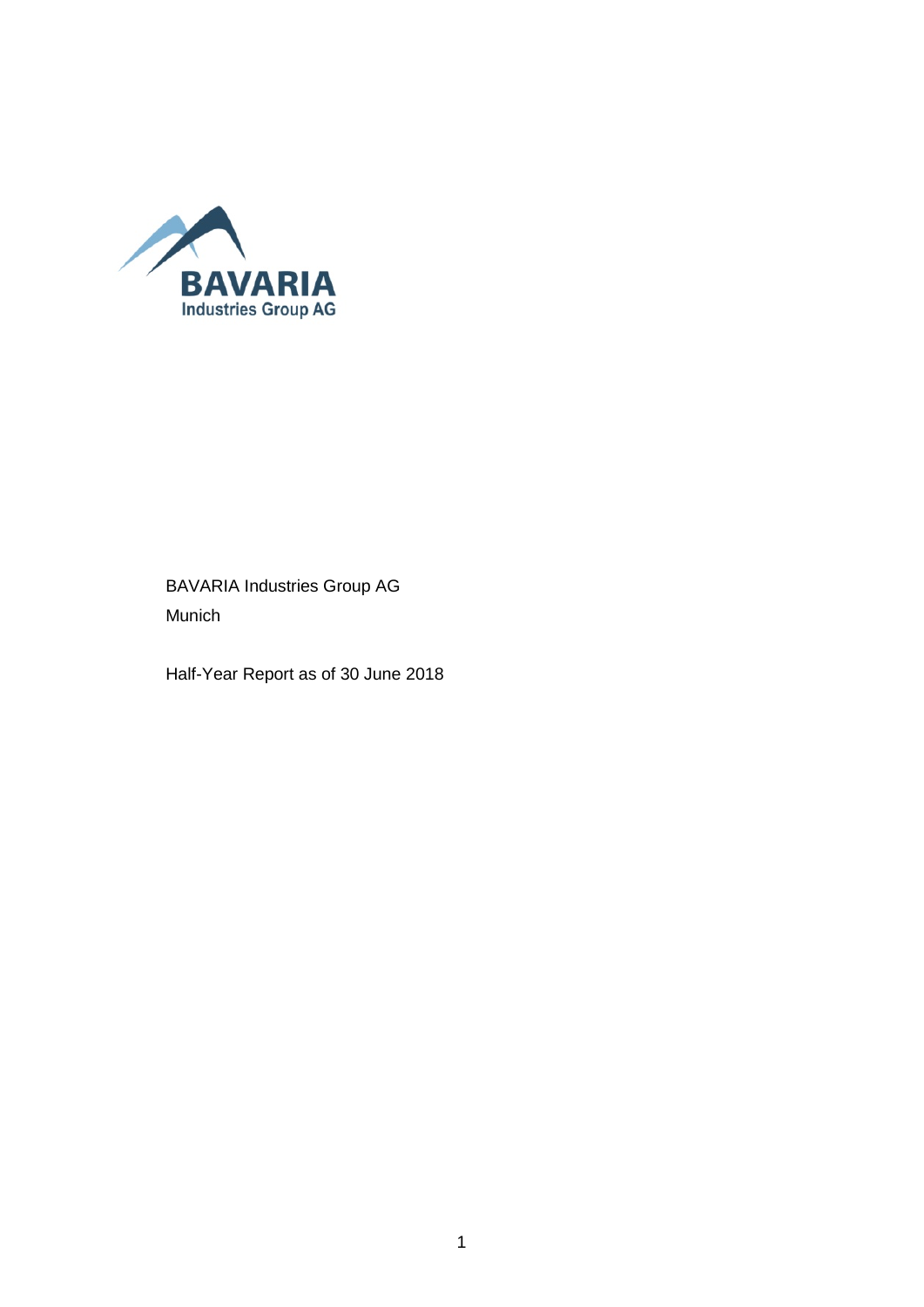## **Table of Contents**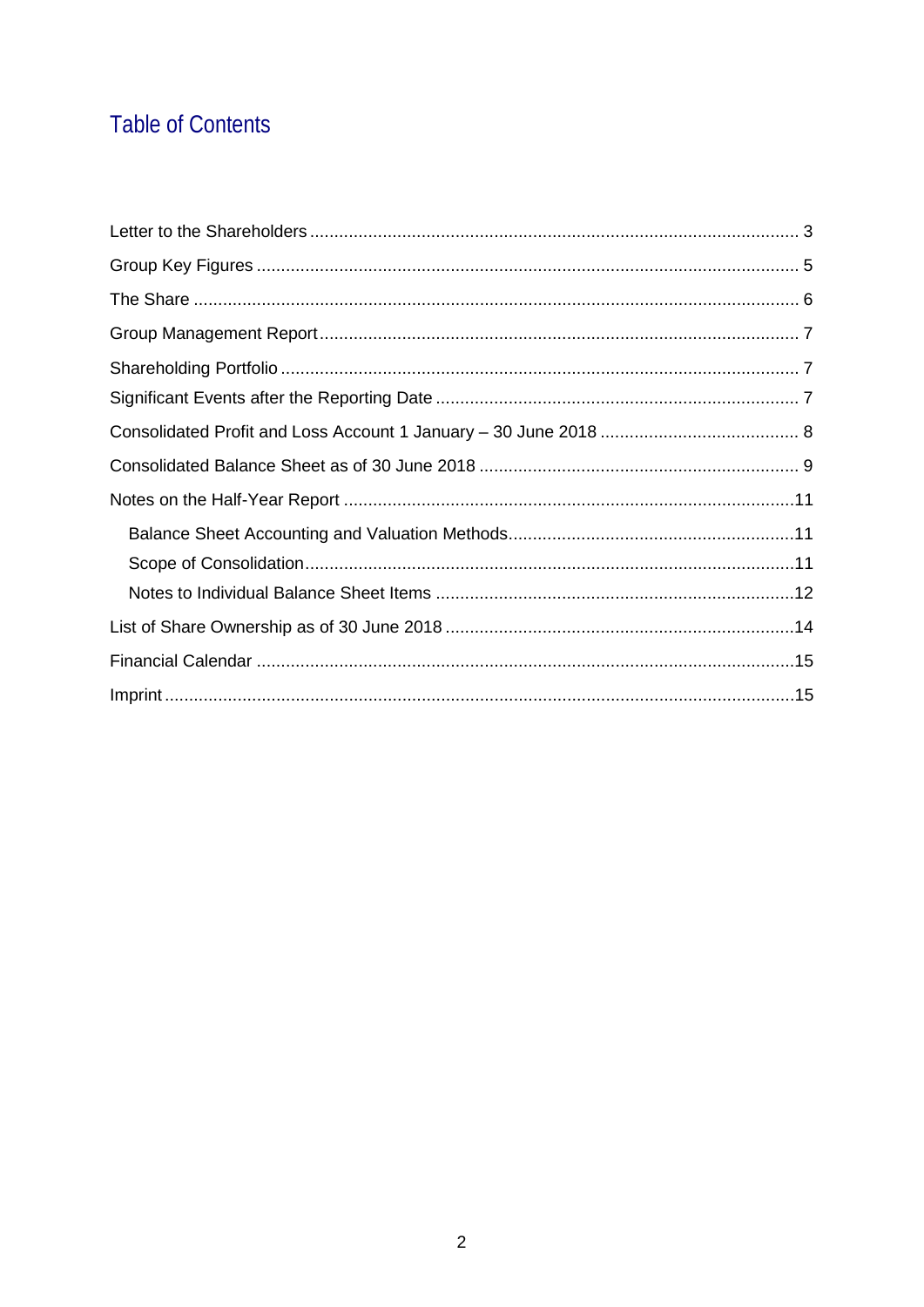### <span id="page-2-0"></span>Letter to the Shareholders

August 2018

Dear shareholder, dear business associate,

In the first half of the year, we sold the ASTERION Group to Exela for a net amount of EUR 15 million and Arti Grafiche to the Italian printing group AGH S.p.A. for a more symbolic consideration.

As of 30 June 2018, we estimate the value of our direct investments at EUR 20 million. The market value of our stocks was EUR 139 million, a non realised gain of EUR 27 million on the EUR 112 million spend on them. The cash and cash equivalents in the holding the intermediate companies amounted to EUR 154 million. With EUR 46 million due from the tax authorities, EUR 200 million is available for reinvestment. The net value of our total financial portfolio was EUR 359 million - a decline of 0.6% compared to the end of 2017. The DAX fell 4.7% during the same period. The net value per share remains virtually unchanged at EUR 71.

Our financial portfolio has developed as follows in the last 12 months:

| (EUR million)      | 30.06.2017 | 31.12.2017 | 30.06.2018 |
|--------------------|------------|------------|------------|
| <b>Shares</b>      | 118        | 145        | 139        |
| Cash*              | 211        | 181        | 200        |
| Direct Investments | 34         | 35         | 20         |
| Total              | 363        | 361        | 359        |

\*As of 30 June 2018, including EUR 46 million tax receivables

Our five largest securities positions changed as follows in the first half of the year:

| (EUR million)                   | 31.12.2017 | 30.06.2018 |
|---------------------------------|------------|------------|
| Inv. AG TGV                     | 11.2       | 12.7       |
| Berkshire Hathaway              | 12.6       | 12.3       |
| Ryman Healthcare                | 10.5       | 11.6       |
| Brederode SA                    | 9.9        | 11.2       |
| <b>Summerset Group Holdings</b> | 7.7        | 10.5       |
| <b>Balance</b>                  | 51.9       | 58.3       |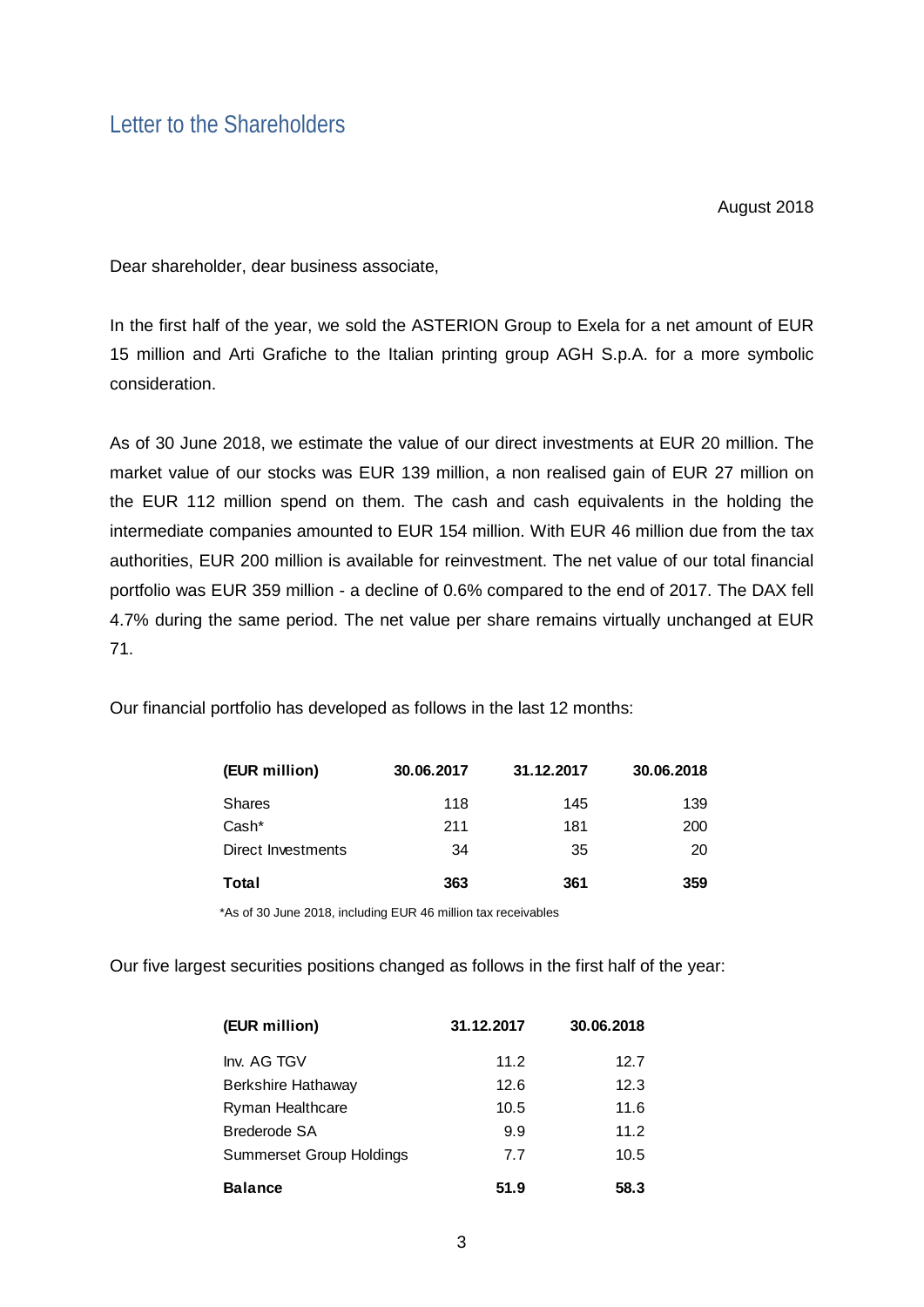On balance, our five largest positions rose 12%. At the heart of our investment philosophy is capital preservation, therefore we will continue to invest cautiously.

We value openness and would be pleased to receive any suggestions for improvement or ideas for future transactions.

Yours sincerely

Reimar Scholz Executive Board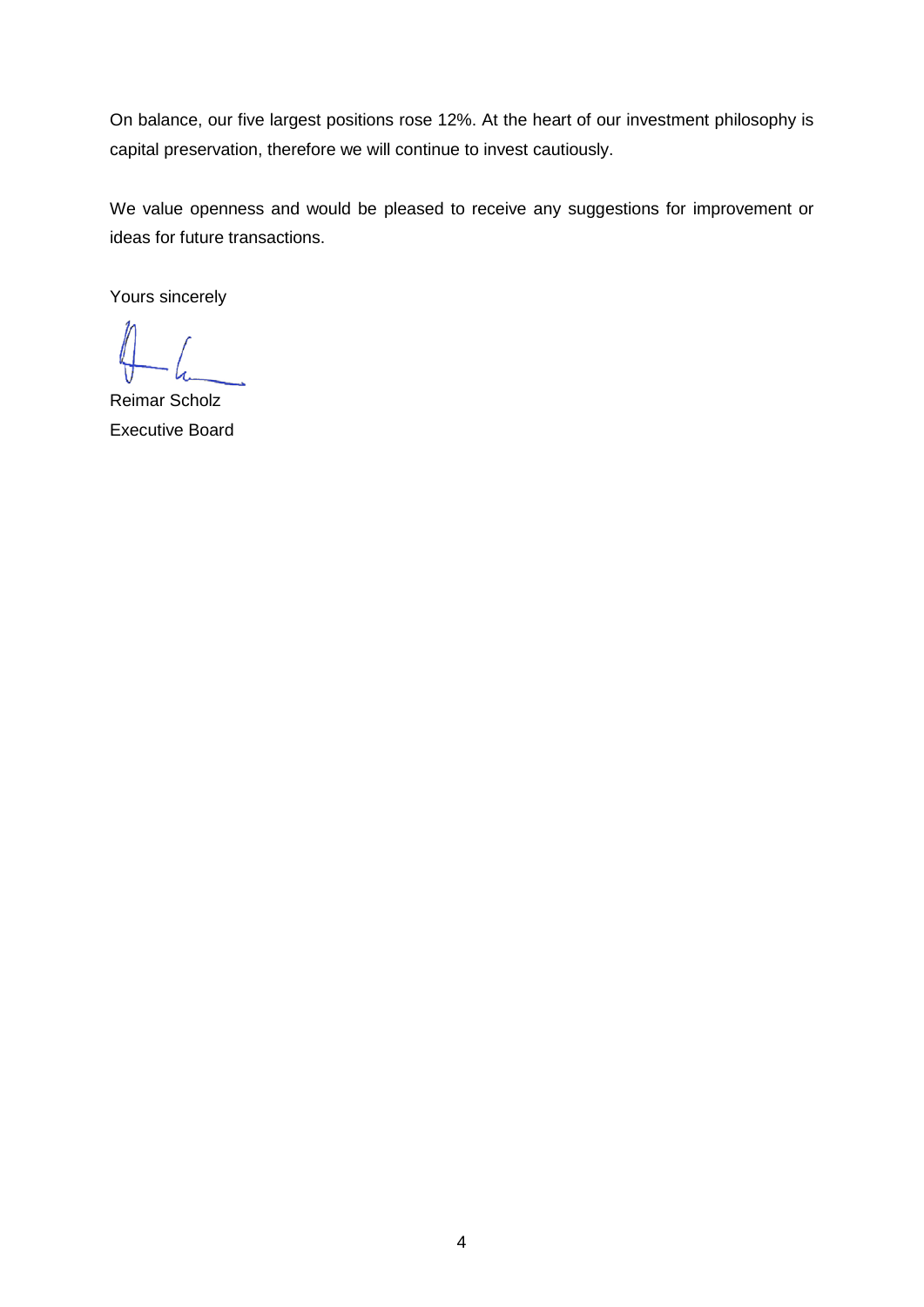# <span id="page-4-0"></span>Group Key Figures

|                                               |        | 2017   |        |
|-----------------------------------------------|--------|--------|--------|
|                                               | 1st HY | 2nd HY | 1st HY |
| Key earnings figures in EUR million           |        |        |        |
| <b>Group Turnover</b>                         | 205.8  | 146.0  | 69.1   |
| Group net income                              | 109.3  | 5.3    | 19.0   |
| -thereof dissolution of negative goodwill and |        |        |        |
| deconsolidation result                        | 125.3  | 8.6    | 8.8    |
| Key balance sheet figures in EUR million      |        |        |        |
| Equity                                        | 318.8  | 309.2  | 328.2  |
| <b>Total assets</b>                           | 518.1  | 329.3  | 386.7  |
| <b>Total fixed assets</b>                     | 155.3  | 108.7  | 89.9   |
| Cash and cash equivalents                     | 238.9  | 186.8  | 165.6  |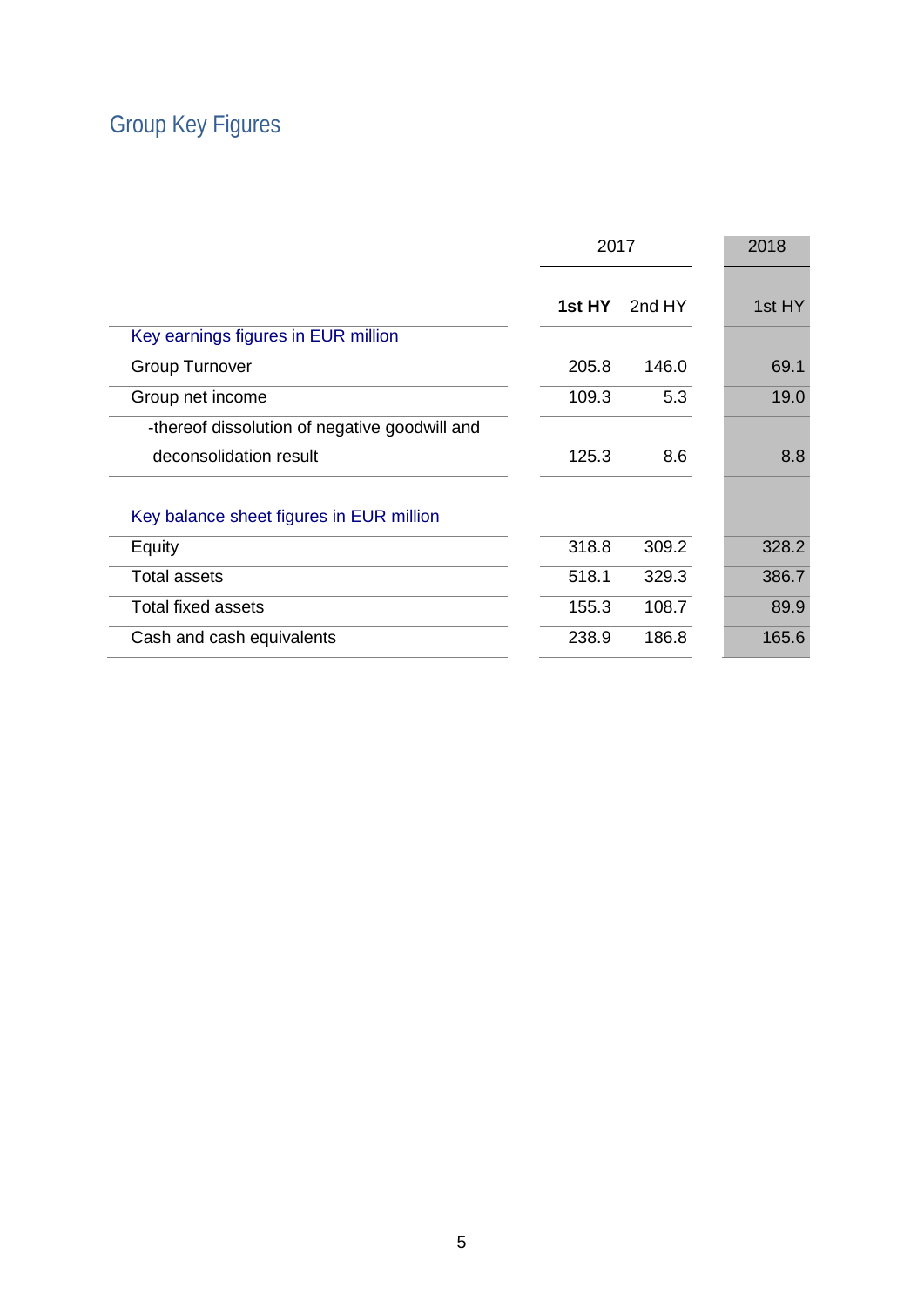### <span id="page-5-0"></span>The Share

| Number of shares                        | 5,060,548 shares                                              |
|-----------------------------------------|---------------------------------------------------------------|
| Type of shares                          | Individual bearer shares                                      |
| Authorised capital                      | EUR 5,060,548.00                                              |
| Voting rights                           | Each share confers one voting right                           |
| <b>WKN</b>                              | 260 555                                                       |
| <b>ISIN</b>                             | DE0002605557                                                  |
| Stock exchange code                     | B <sub>8</sub> A                                              |
| Stock excjange segment                  | <b>Basic Board</b>                                            |
| Fiscal year                             | Equivalent to the calender year                               |
| Accounting peresentation                | As per German Commercial Code (HGB)                           |
| <b>Designated Sponsor</b>               | M. M. Warburg & CO                                            |
| Announcements                           | Elektronischer Bundesanzeiger<br>(Electronic Federal Gazette) |
| Top share price in 2018 (19.04.2018)    | <b>EUR 62.00</b>                                              |
| Lowest share price in 2018 (07.02.2018) | <b>EUR 56.00</b>                                              |
| Closing price (30.06.2018)              | <b>EUR 57.50</b>                                              |
| Market capitalisation (30.06.2018)      | EUR 290.9 million                                             |
| Earnings holding per share              | EUR 1.21 (for fiscal year 2017)                               |
| Dividend per share                      | EUR 0.00 (for fiscal year 2017)                               |

On 30 June 2018 BAVARIA Industries Group AG held a total of 2,102 of its own shares. Since the beginning of the year, 1,301 shares were repurchased for a total of TEUR 74 as authorised by the Annual General Meeting of 28 May 2014.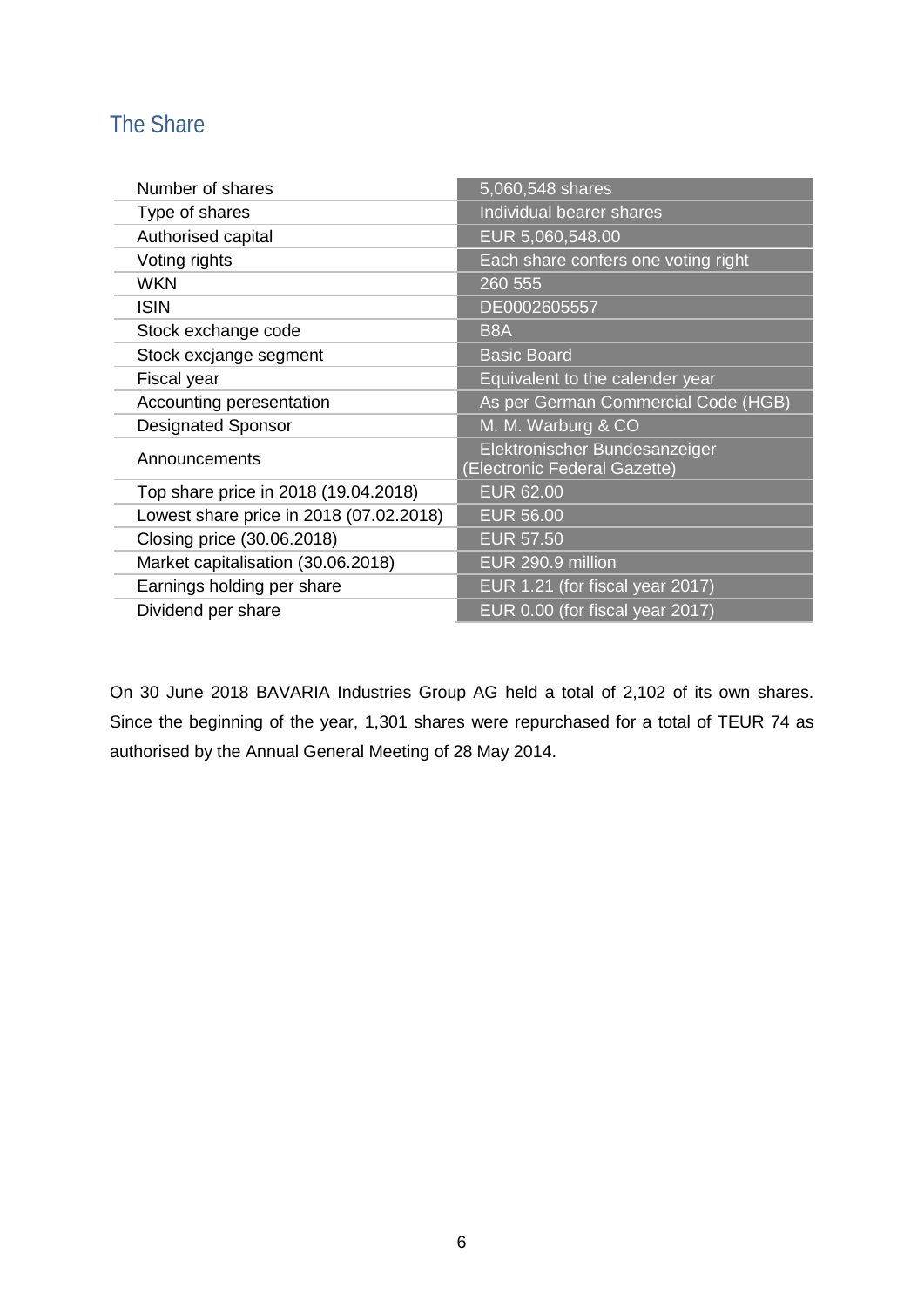## <span id="page-6-0"></span>Group Management Report

#### <span id="page-6-1"></span>**Shareholding Portfolio**

| <b>Name</b>    | <b>Products</b>              | <b>Customers</b>     | 1 <sup>st</sup> HY | <b>Sites</b> | <b>Employees</b> |
|----------------|------------------------------|----------------------|--------------------|--------------|------------------|
|                |                              |                      | <b>Turnover</b>    |              |                  |
|                |                              |                      | in EUR million     |              |                  |
| <b>CARBODY</b> | Sealing and safety solutions | Automotive           | 28.8               | 6            | 456              |
| Cobelplast NV  | Packaging                    | Food                 | 18.8               |              | 97               |
|                |                              | <b>Manufacturers</b> |                    |              |                  |
| Hering         | Tube bundle heat exchangers  | Industry             | 5.8                |              | 77               |
| <b>Total</b>   |                              |                      | 53.4               | 8            | 630              |

Continued Investments

#### **Turnover and earnings**

Net income of the operative investments amounted to EUR 1.8 million in the first half of 2018, a year-on-year increase of EUR 11.5 million.

#### **Investments, depreciation and personnel changes**

Investments in the operative companies amounted to EUR 1.0 million in the first half of 2018 (previous year EUR 4.8 million), while depreciation totalled EUR 1.2 million (previous year EUR 5.3 million). The number of employees decreased due to the disposals from 1,917 to 630.

#### <span id="page-6-2"></span>**Significant Events after the Reporting Date**

No significant events occurred after the balance sheet date.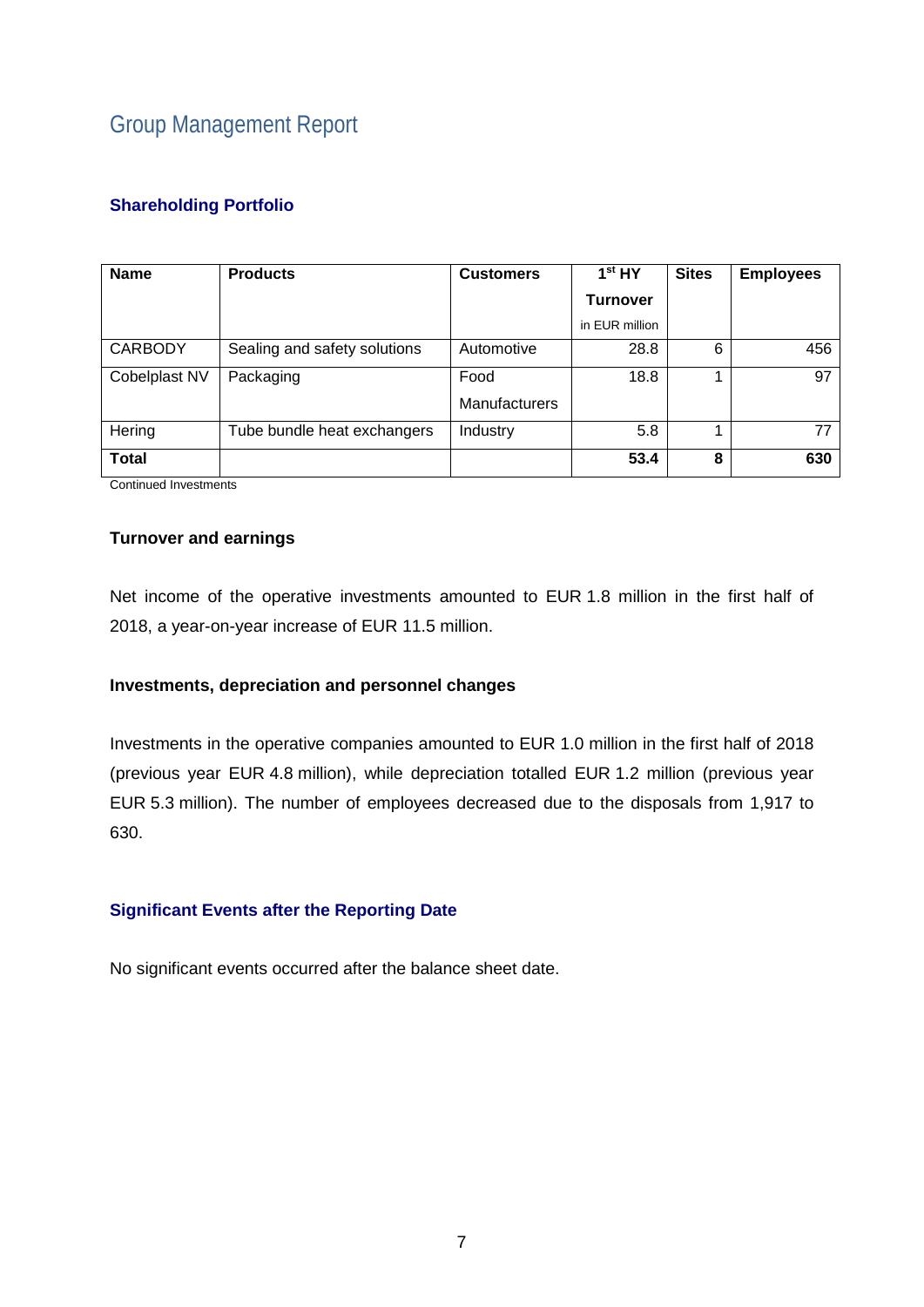# <span id="page-7-0"></span>Consolidated Profit and Loss Account 1 January – 30 June 2018

|     |                                                                                                                                                   | 30 June 2018                       | 30 June 2017                         |
|-----|---------------------------------------------------------------------------------------------------------------------------------------------------|------------------------------------|--------------------------------------|
|     |                                                                                                                                                   | <b>TEUR</b><br>TEUR                | <b>TEUR</b><br><b>TEUR</b>           |
|     | 1. Sales                                                                                                                                          | 69,075                             | 205,760                              |
| 2.  | Increase or reduction of inventories<br>in finished and non-finished products                                                                     | 2,069                              | 13,552                               |
| 3.  | Own work capitalized                                                                                                                              | 0<br>71,144                        | $\mathbf 0$<br>219,312               |
| 4.  | Other operating income                                                                                                                            | 19,358                             | 130,449                              |
|     | 5. Cost of materials<br>a) Raw materials, supplies and merchandise for resale<br>b) Purchased services                                            | $-31,415$<br>$-2,807$<br>$-34,222$ | $-88,578$<br>$-24,740$<br>$-113,318$ |
|     | 6. Personnel costs<br>a) Wages and salaries<br>b) Social insurance and other charges and benefits pensions                                        | $-17,140$<br>$-5,543$<br>$-22,682$ | $-52,948$<br>$-16,430$<br>$-69,378$  |
| 7.  | Depreciation<br>a) Depreciation on intangible assets of the fixed assets<br>and property, plant and equipment<br>b) Depreciation on concern level | $-1,784$<br>0<br>$-1,784$          | $-5,330$<br>-796<br>$-6,126$         |
| 8.  | Other operating expenses                                                                                                                          | $-12,188$                          | $-47,552$                            |
| 9.  | Income from other investments                                                                                                                     | 1,676                              | 1,420                                |
| 10. | Other interest and similar income                                                                                                                 | 128                                | 154                                  |
|     | 11. Interest and similar expenses                                                                                                                 | $-426$                             | $-2,276$                             |
| 12. | Depreciation on financial assets and on marketable securities                                                                                     | 0                                  | 0                                    |
|     | 13. Profit and loss on ordinary operations                                                                                                        | 21,003                             | 112,685                              |
|     | 14. Taxes on income and earnings                                                                                                                  | $-1,541$                           | $-1,945$                             |
| 15. | <b>Earnings after taxes</b>                                                                                                                       | 19,462                             | 110,739                              |
| 16. | Other taxes                                                                                                                                       | $-459$                             | $-1,304$                             |
| 17. | Net income                                                                                                                                        | 19,004                             | 109,436                              |
| 18. | Net profit from previous year                                                                                                                     | 293,113                            | 194,870                              |
| 19. | Resolution of the reserves for own shares                                                                                                         | 0                                  | 0                                    |
| 20. | Income from the sale of treasury shares                                                                                                           | 0                                  | 0                                    |
| 21. | Acquisition of own shares                                                                                                                         | $-74$                              | $-1,430$                             |
| 22. | Profit relating to other shareholders                                                                                                             | $-249$                             | $-166$                               |
| 23. | <b>Consolidated profit</b>                                                                                                                        | 311,793                            | 302,710                              |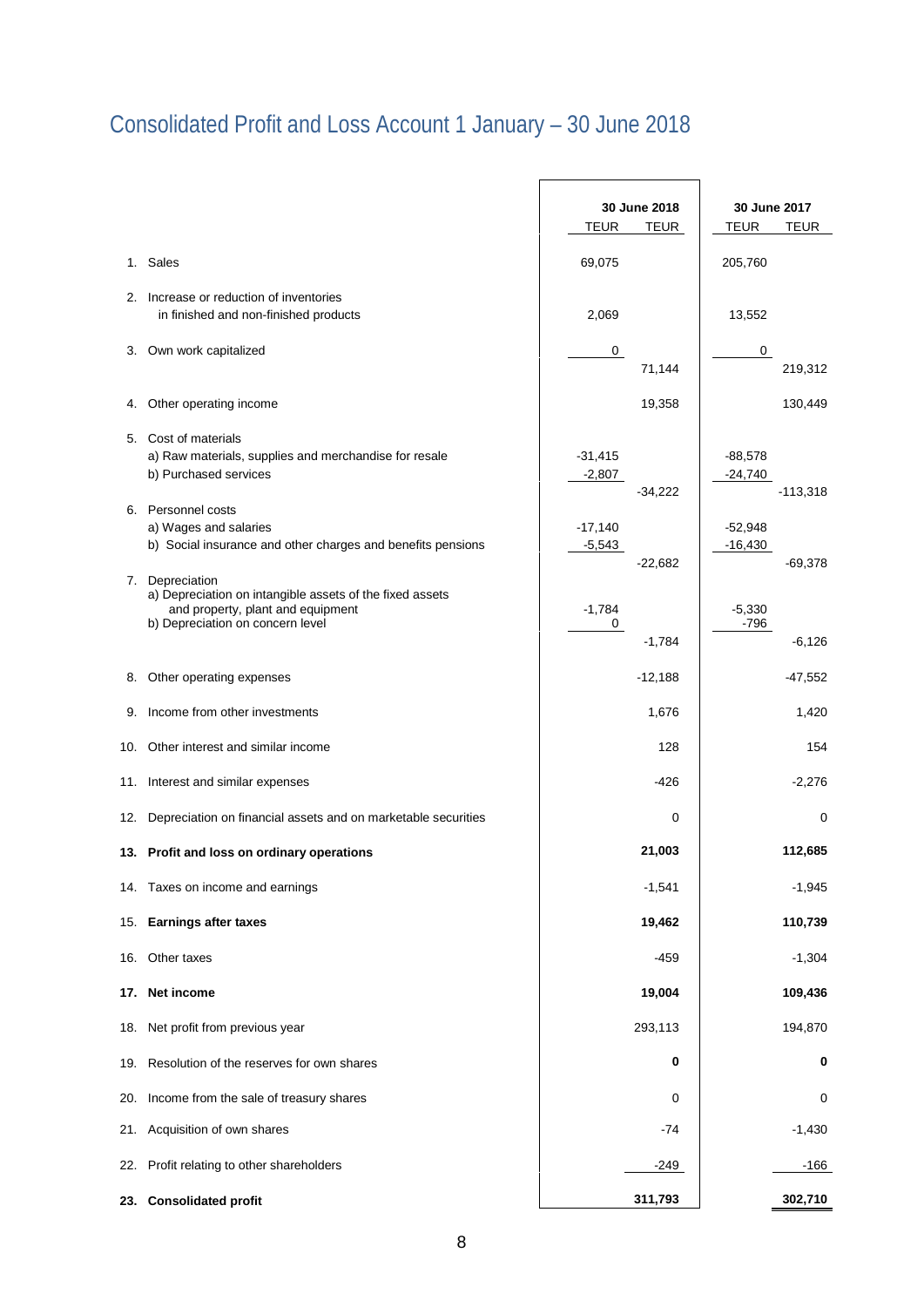## <span id="page-8-0"></span>Consolidated Balance Sheet as of 30 June 2018

#### **Assets**

|    | Assets              |                                                        |              |             |              |             |
|----|---------------------|--------------------------------------------------------|--------------|-------------|--------------|-------------|
|    |                     |                                                        | 30 June 2018 |             | 30 June 2017 |             |
|    |                     |                                                        | <b>TEUR</b>  | <b>TEUR</b> | <b>TEUR</b>  | <b>TEUR</b> |
|    |                     |                                                        |              |             |              |             |
| А. | <b>Fixed assets</b> |                                                        |              |             |              |             |
|    | I.                  | Intangible assets                                      |              |             |              |             |
|    |                     | Patents, trademarks, licenses and similar rights<br>1. | 238          |             | 1,101        |             |
|    |                     | 2.<br>Goodwill                                         | 0            |             | 757          |             |
|    |                     | 3.<br>Advance payments                                 | $\pmb{0}$    | 238         | 205          | 2,062       |
|    | Ш.                  | Property, plant & equipment                            |              |             |              |             |
|    |                     | Land, leasehold rights and<br>1.                       |              |             |              |             |
|    |                     | buildings incl. buildings on leased land               | 14,127       |             | 40,818       |             |
|    |                     | 2.<br>Machinery and equipment                          | 8,802        |             | 21,117       |             |
|    |                     | 3.<br>Other equipment, plant and office equipment      | 1,334        |             | 2,807        |             |
|    |                     | 4.<br>Advanced payments and construction-in-progress   | 1,443        |             | 2,045        |             |
|    |                     |                                                        |              | 25,706      |              | 66,788      |
|    | III.                | <b>Financial assets</b>                                |              |             |              |             |
|    |                     | Share in affiliated companies<br>1.                    | 0            |             | 0            |             |
|    |                     | 2.<br>Investments                                      | 9            |             | 23           |             |
|    |                     | 3.<br>Investment securities                            | 63,849       |             | 82,541       |             |
|    |                     | 4.<br>Other loans                                      | 127          |             | 3,840        |             |
|    |                     |                                                        |              | 63,986      |              | 86,405      |
|    |                     |                                                        |              | 89,929      |              | 155,255     |
|    |                     | <b>B.</b> Current assets                               |              |             |              |             |
|    | I.                  | Inventories                                            |              |             |              |             |
|    |                     | 1.<br>Raw materials and supplies                       | 5,551        |             | 12,775       |             |
|    |                     | 2.<br>Work-in-progress                                 | 3,287        |             | 4,269        |             |
|    |                     | 3.<br>Finished products and merchandise                | 4,445        |             | 4,631        |             |
|    |                     | 4.<br>Advance payments                                 | 1,147        |             | 1,277        |             |
|    |                     |                                                        |              | 14,430      |              | 22,953      |
|    | Ш.                  | Accounts receivable and other assets                   |              |             |              |             |
|    |                     | Receivables from trade<br>1.                           | 14,805       |             | 61,443       |             |
|    |                     | 2.<br>Receivables from affiliated companies            | 0            |             | 0            |             |
|    |                     | 3.<br>Other assets                                     | 55,116       |             | 21,144       |             |
|    |                     |                                                        |              | 69,921      |              | 82,587      |
|    | Ш.                  | Marketable securities                                  |              |             |              |             |
|    |                     | Other marketable securities<br>1.                      | 46,563       |             | 14,756       |             |
|    |                     |                                                        |              | 46,563      |              | 14,756      |
|    |                     |                                                        |              |             |              |             |
|    | IV.                 | Cash and cash equivalents and checks                   |              | 165,571     |              | 238,882     |
|    |                     |                                                        |              | 296,485     |              | 359,177     |
|    |                     | C. Prepaid expenses                                    |              | 333         |              | 3,658       |
|    |                     |                                                        |              |             |              |             |
|    |                     | D. Active difference resulting from asset allocation   |              | 0           |              | 0           |
|    |                     |                                                        |              | 386,747     |              | 518,089     |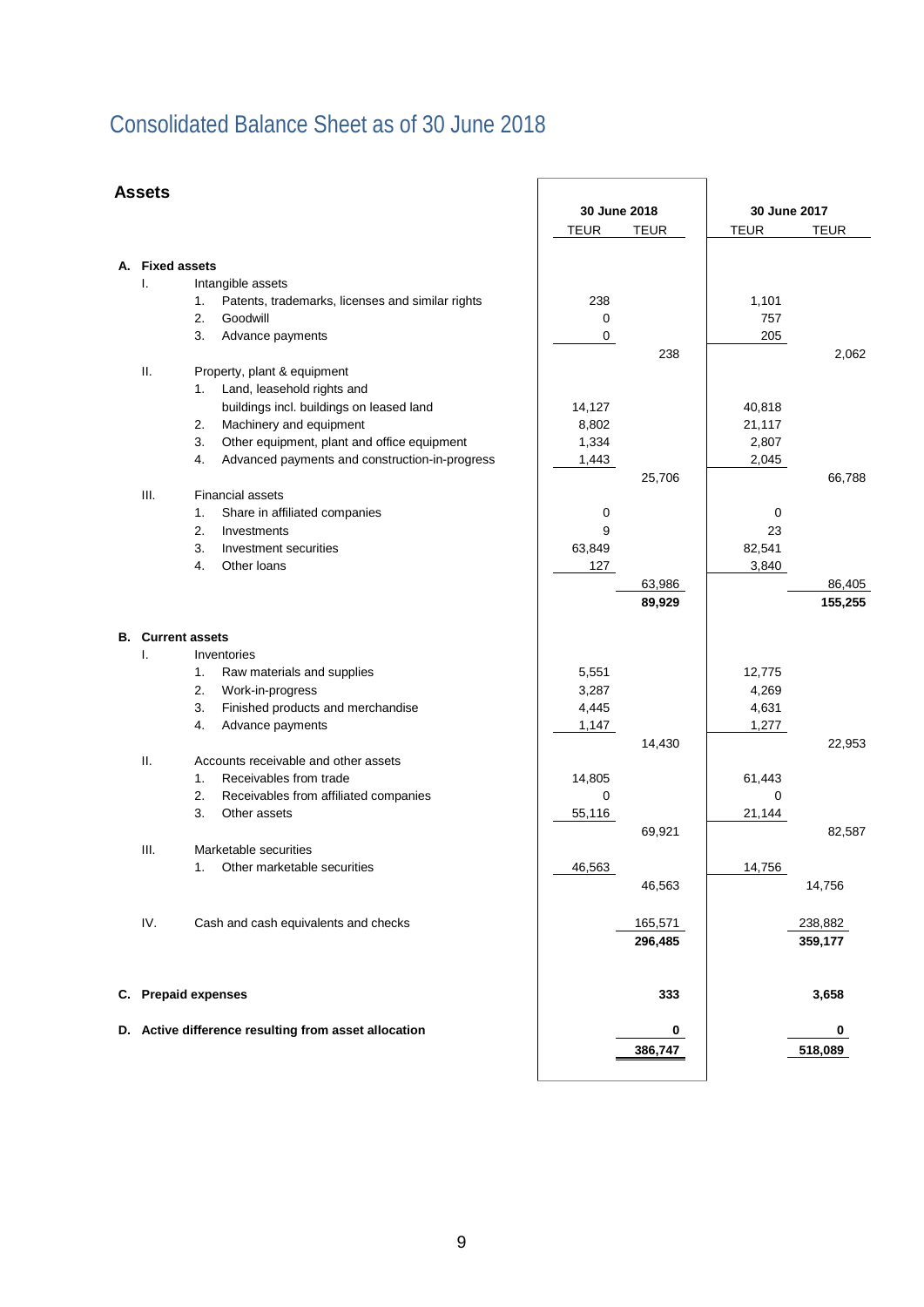<span id="page-9-0"></span>

|                | <b>Equity and liabilities</b>                         |               |             |               |             |
|----------------|-------------------------------------------------------|---------------|-------------|---------------|-------------|
|                |                                                       | 30. Juni 2018 |             | 30. Juni 2017 |             |
|                |                                                       | <b>TEUR</b>   | <b>TEUR</b> | <b>TEUR</b>   | <b>TEUR</b> |
|                |                                                       |               |             |               |             |
| A. Equity      |                                                       |               |             |               |             |
| I.             | Issued capital                                        |               | 5,058       |               | 5,317       |
|                | 1. Subscribed capital                                 | 5,061         |             | 5,351         |             |
|                | 2. Nominal value of treasury stock                    | $-2$          |             | $-34$         |             |
| Ш.             | Capital reserve                                       |               | 9,939       |               | 9,649       |
| III.           | Revenue reserves                                      |               | 8           |               | 40          |
|                | 1. Legal reserve                                      | 6             |             | 6             |             |
|                | 2. Reserve restricted in relation to treasury stock   | $\mathbf{2}$  |             | 34            |             |
| IV.            | Consolidated profit                                   |               | 311,793     |               | 302,710     |
| V.             | Offsetting item for holdings of other shareholders    |               | 1,567       |               | 1,268       |
| VI.            | Difference from currency translation                  |               | $-118$      |               | $-229$      |
|                |                                                       |               | 328,248     |               | 318,754     |
|                | <b>B.</b> Special reserve                             |               | 0           |               | 829         |
|                | C. Difference from consolidation of capital           |               | 7,595       |               | 53,188      |
| D. Accruals    |                                                       |               |             |               |             |
| 1.             | Accruals for pensions and similar commitments         | 4,826         |             | 17,218        |             |
| 2.             | Tax reserves                                          | 618           |             | 931           |             |
| 3.             | Other accruals                                        | 4,687         |             | 24,287        |             |
|                |                                                       |               | 10,131      |               | 42,435      |
|                |                                                       |               |             |               |             |
| E. Liabilities |                                                       |               |             |               |             |
| 1.             | Debt due to banks                                     | 10,856        |             | 14,048        |             |
| 2.             | Advanced payments received on orders                  | 2,648         |             | 1,992         |             |
| 3.             | Trade payables                                        | 20,088        |             | 67,921        |             |
| 4.             | Liabilities to affiliated companies                   | 0             |             | 0             |             |
| 5.             | Liabilities to companies in which an interest is held | 60            |             | 60            |             |
| 6.             | Other liabilities                                     | 7,067         |             | 17,935        |             |
|                |                                                       |               | 40,719      |               | 101,955     |
|                | F. Deferred income                                    |               | 0           |               | 877         |
|                | G. Deferred Taxes                                     |               | 55          |               | 52          |
|                |                                                       |               |             |               |             |
|                |                                                       |               | 386,747     |               | 518,089     |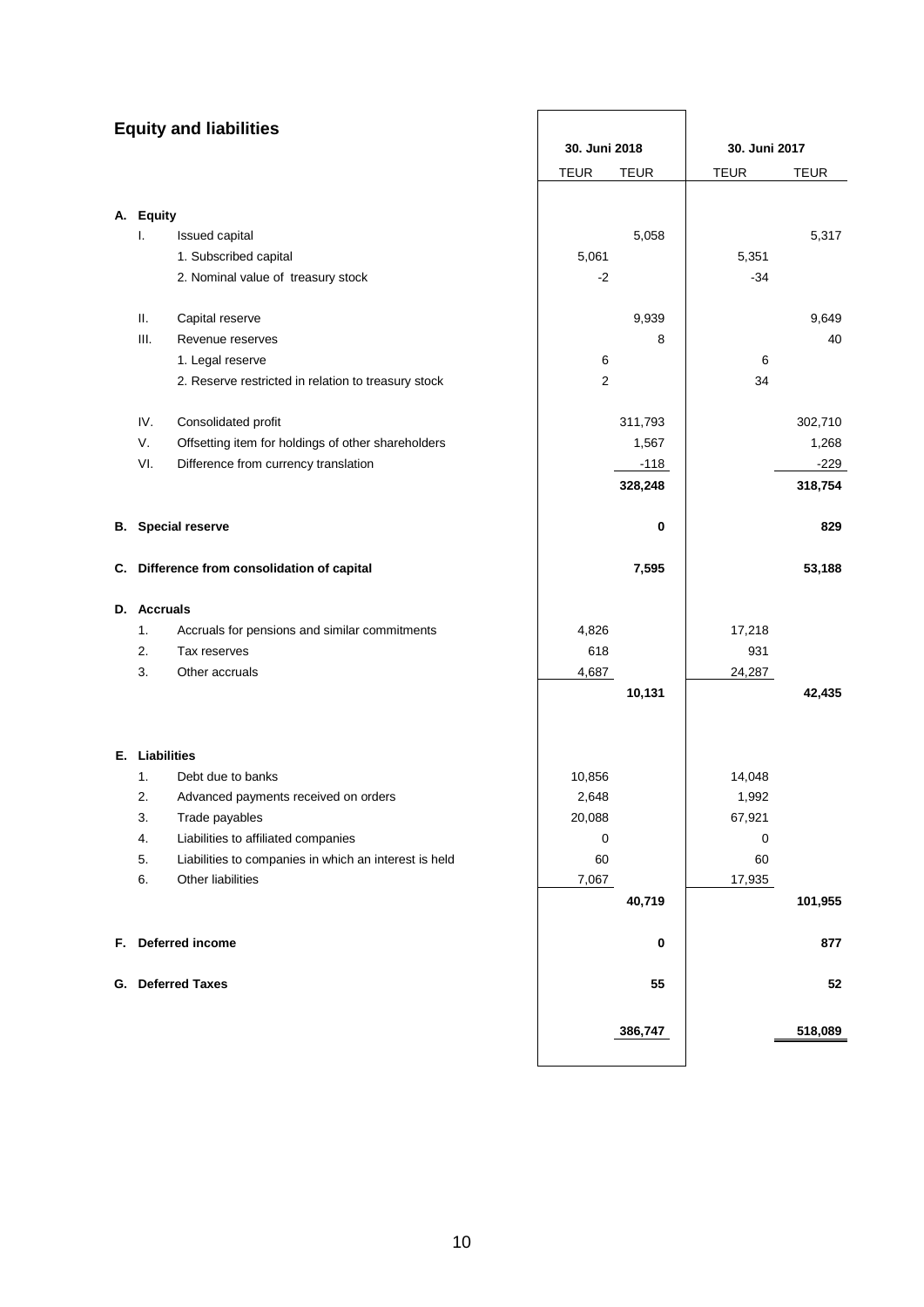### Notes on the Half-Year Report

#### <span id="page-10-0"></span>**Balance Sheet Accounting and Valuation Methods**

This half-year report was prepared in accordance with the applicable provisions of the *Handelsgesetzbuch* (HGB, German Commercial Code) and has not been audited. An interim report, its accounting principles or methods are the same as those used in the Consolidated Group Annual Report for the fiscal year 2017.

#### <span id="page-10-1"></span>**Scope of Consolidation**

This half-year report reflects all significant subsidiaries under the control of BAVARIA Industries Group AG. Eight companies were not included in the scope of consolidation as their inclusion was not mandatory according to the *Handelsgesetzbuch* (HGB German Commercial Code).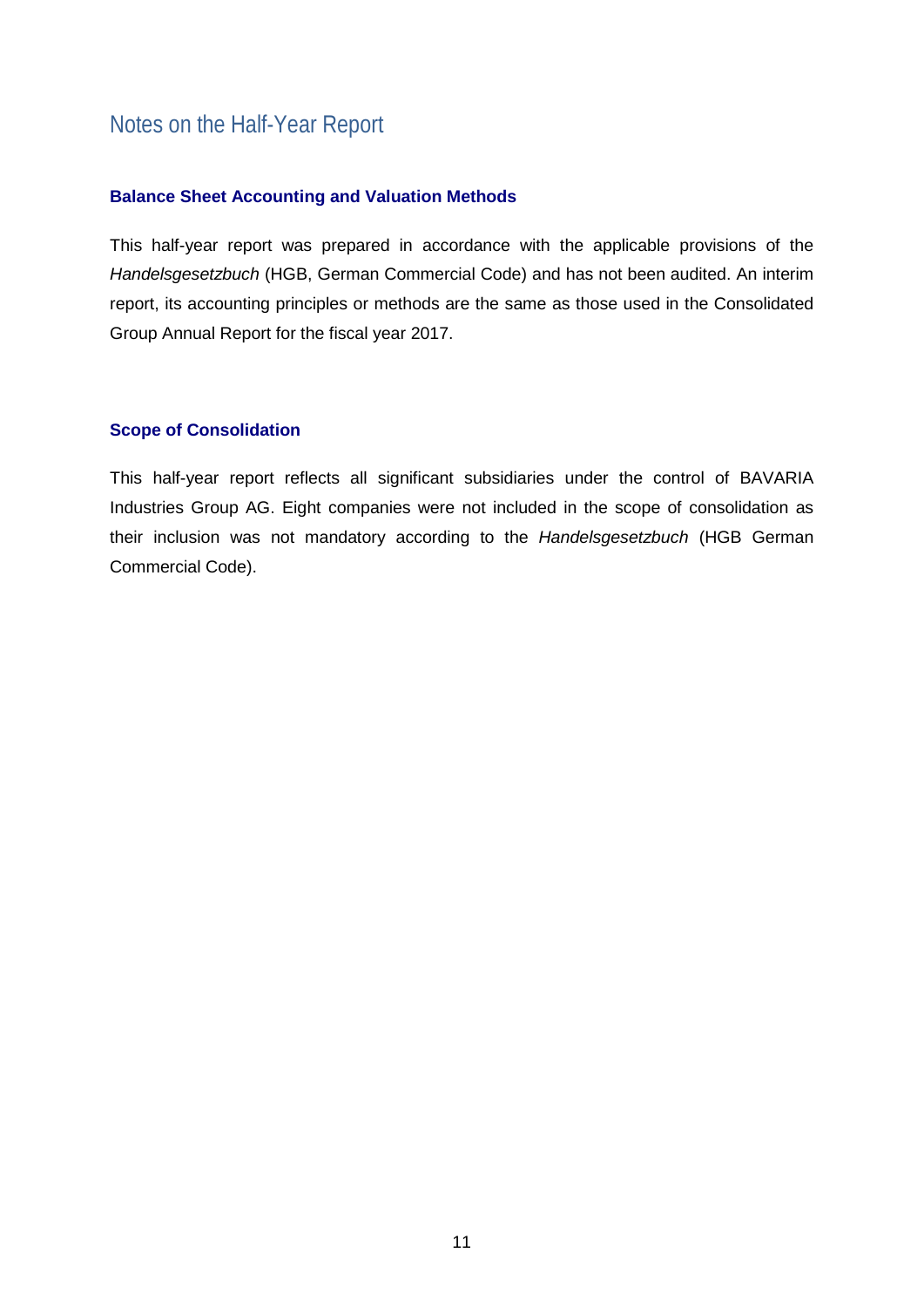#### <span id="page-11-0"></span>**Notes to Individual Balance Sheet Items**

#### **Goodwill from consolidation of capital**

Development as of 30 June 2018 in EUR thousands:

| Book value |          |              | Final         | <b>Book value</b> |
|------------|----------|--------------|---------------|-------------------|
| 31.12.2017 | Addition | Amortization | consolidation | 30.06.2018        |
| 250        |          |              | 250           |                   |

Development as of 30 June 2017 in EUR thousands:

| Book value<br>31.12.2016 | Addition |      | Final<br>Amortization consolidation | Book value<br>30.06.2017 |
|--------------------------|----------|------|-------------------------------------|--------------------------|
| 6,523                    |          | 796. | -4.975                              | 757                      |

#### **Subscribed capital**

On 30 June 2018 subscribed capital amounted to TEUR 5,061. The calculated nominal value of shares in circulation amounted to EUR 1.00 per share. In line with the provisions of the *Bilanzrechtsmodernisierungsgesetz* (BilMoG, German Accounting Law Modernization Act), the calculated nominal value of own shares acquired up to the key reporting date was deducted from subscribed capital and the reserve formed in previous years for own shares was offset against retained earnings.

#### **Net profit carried forward from previous year**

By the resolution of the Annual General Meeting on 22 June 2018 the entire balance sheet profit from 2017 will be carried forward.

#### **Difference from consolidation of capital (acquisition profits)**

Development as of 30 June 2018 in EUR thousands:

| Book value |          |                    |                 | Non-effective | Book value |
|------------|----------|--------------------|-----------------|---------------|------------|
| 31.12.2017 | Addition | <b>Dissolution</b> | Deconsolidation | adaption      | 30.06.2018 |
| 13,085     |          | -87                | $-5,402$        |               | 7,596      |

Development as of 30 June 2017 in EUR thousands:

| Book value |          |             |                 | Non-effective | Book value |
|------------|----------|-------------|-----------------|---------------|------------|
| 31.12.2016 | Addition | Dissolution | Deconsolidation | adaption      | 30.06.2017 |
| 73,374     |          |             | -19,586         | -600          | 53,188     |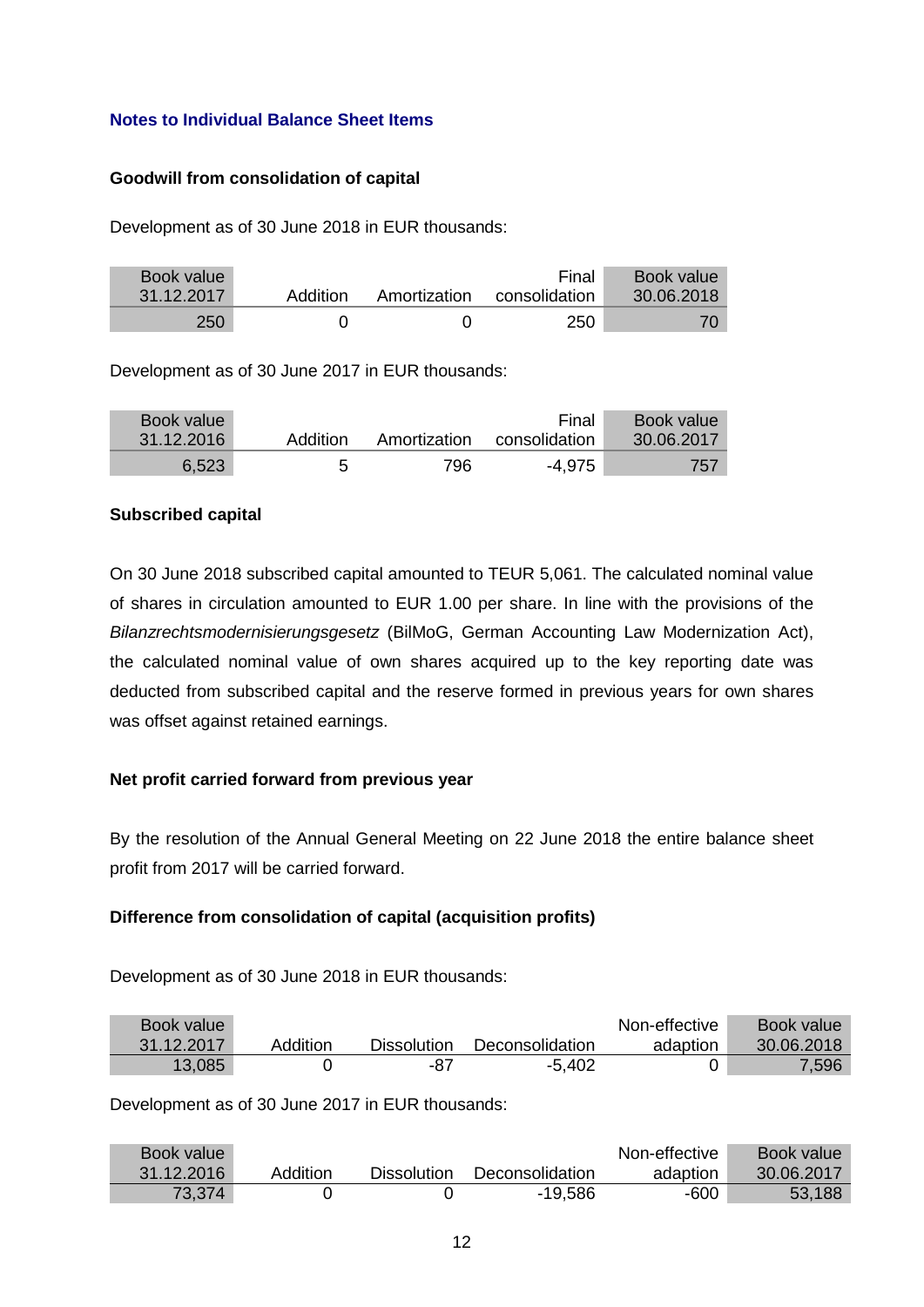| Other operating income                       | 30.06.2018<br><b>TEUR</b> | 30.06.2017<br><b>TEUR</b> |
|----------------------------------------------|---------------------------|---------------------------|
| Deconsolidation revenues                     | 8,686                     | 125,279                   |
| Income from the disposal of financial assets | 7,180                     | 2,121                     |
| Exchange rate gains on company level         | 107                       | 299                       |
| Income from release of badwill               | 87                        | 0                         |
| Dissolution of accruals and allowances       | 70                        | 730                       |
| Income from the disposal of assets           | 0                         | 99                        |
| Income from investment grants                | 0                         | 63                        |
| Other operating income                       | 428                       | 1,858                     |
|                                              | 16,558                    | 130,449                   |

The other operating expenses consist primarily of the income related to the investments into shares.

| Other operating expense                        | 30.06.2017  | 30.06.2016  |  |
|------------------------------------------------|-------------|-------------|--|
|                                                | <b>TEUR</b> | <b>TEUR</b> |  |
| Repair and maintenance                         | 2,015       | 8,087       |  |
| Packaging and freight                          | 1,871       | 5,401       |  |
| External services, insurance and contributions | 1,690       | 4,524       |  |
| IT costs (consulting, maintenance)             | 758         | 1,553       |  |
| Rental expenses (buildings)                    | 724         | 2,646       |  |
| Leasing and other rent                         | 592         | 2,393       |  |
| Travel expenses                                | 274         | 1,274       |  |
| Commissions                                    | 110         | 425         |  |
| Exchange rate losses                           | 100         | 3.093       |  |
| Administrative expenses                        | 99          | 1,866       |  |
| Advertisement                                  | 38          | 356         |  |
| <b>Others</b>                                  | 3,914       | 17,487      |  |
|                                                | 12,185      | 47,552      |  |

The other operating expenses are temporary employment and legal expenses.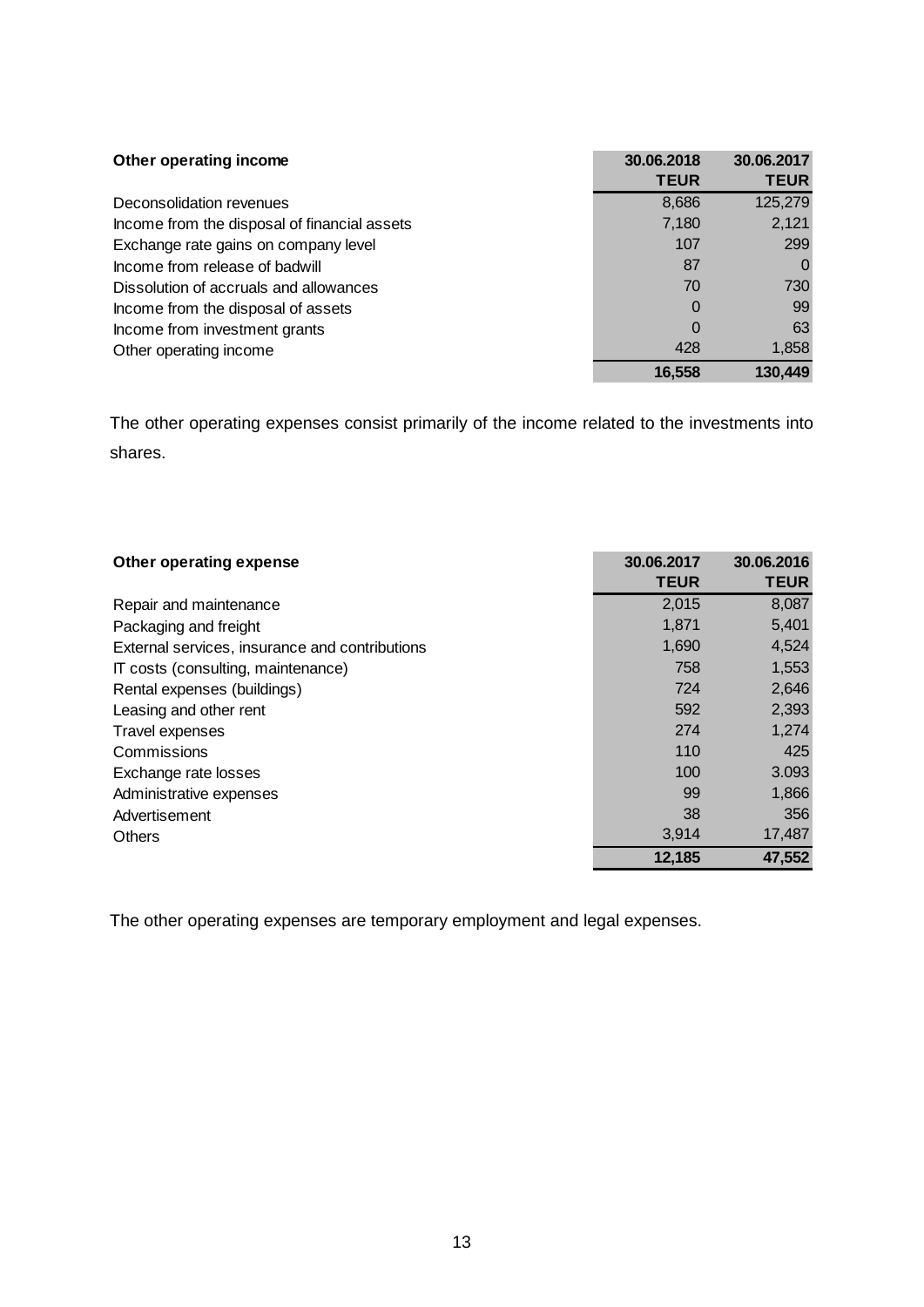# <span id="page-13-0"></span>List of Share Ownership as of 30 June 2018

|                                                                                 |     |            | Share of equity<br>in % |          |
|---------------------------------------------------------------------------------|-----|------------|-------------------------|----------|
| <b>Group parent company</b>                                                     |     | Currency   | direct                  | indirect |
| BAVARIA Industries Group AG (prev. BAVARIA Industriekapital AG), Munich         |     |            |                         |          |
| <b>Schedule of shareholdings</b>                                                |     |            |                         |          |
| BAVARIA Industriekapital AG (prev. BAVARIA Industriekapital II AG), Munich      |     | <b>EUR</b> | 100.00                  |          |
| HERING Wärmetauscher Holding AG, Munich                                         |     | <b>EUR</b> | 75.00                   |          |
| Hering AG, Gunzenhausen                                                         |     | <b>EUR</b> |                         | 71.06    |
| Nevira Vermögensverwaltung AG, Munich                                           |     | <b>EUR</b> | 78.00                   |          |
| BAVARIA Maschinenbau Holding II AG, Munich                                      |     | <b>EUR</b> | 97.50                   |          |
| Verwaltungsgesellschaft 0906 GmbH, Munich                                       |     | <b>EUR</b> | 100.00                  |          |
| Blitz 05-316 GmbH & Co. KG, Munich                                              |     | <b>EUR</b> | 100.00                  |          |
| Bavariaring 0906 GmbH, Munich                                                   |     | <b>EUR</b> | 100.00                  |          |
| Bavaria Chemicals GmbH, Munich                                                  |     | <b>EUR</b> | 75.00                   |          |
| baikap Holding 010607 GmbH, Munich                                              |     | <b>EUR</b> | 100.00                  |          |
| baikap Holding 020607 GmbH, Gräfelfing                                          |     | <b>EUR</b> | 100.00                  |          |
| EMS Holding Bavaria GmbH, Gräfelfing                                            |     | <b>EUR</b> | 100.00                  |          |
| Bavaria France Holding S.A.S., Neuilly-sur-Seine, France                        |     |            |                         |          |
| (prev. Fonderies Aluminium de France S.A.S.)                                    |     | <b>EUR</b> |                         | 100.00   |
| Fonderie d'Ingrandes, Neuilly-sur-Seine, France                                 |     |            |                         |          |
| (prev. Fonderie du Poitou Aluminium S.A.S.)                                     |     | <b>EUR</b> |                         | 100.00   |
| Baikap Trust Holding GmbH & Co.KG (prev. K+S Holding GmbH & Co. KG), Munich     |     | <b>EUR</b> |                         | 94.80    |
| Die-Cast Holding Bavaria GmbH, Munich                                           |     | <b>EUR</b> | 100.00                  |          |
| baikap Holding 061108 GmbH, Munich                                              |     | <b>EUR</b> |                         | 100.00   |
| baikap Holding 070309 GmbH, Munich                                              |     | <b>EUR</b> | 100.00                  |          |
| Inasa Foil GmbH (prev. baikap Holding 080309 GmbH), Munich                      | (1) | <b>EUR</b> |                         | 100.00   |
| OSNY Pharma Holding S.A.S., Osny, France                                        | (1) | <b>EUR</b> |                         | 100.00   |
| baikap Holding 090709 GmbH, Munich                                              |     | <b>EUR</b> | 100.00                  |          |
| Deller Liegenschaft GmbH (prev. BAVARIA Purchasing Group GmbH), Munich          |     | <b>EUR</b> | 100.00                  |          |
| Inasa Foil Sabiñánigo S.L.                                                      |     |            |                         |          |
| (prev. Laminados Sabiñánigo S.L.), Sabiñánigo, Huesca, Spain                    | (1) | <b>EUR</b> |                         | 100.00   |
| INASA Foil S.A., Irurtzun near Pamplona, Spain                                  | (1) | <b>EUR</b> |                         | 100.00   |
| baikap Holding 110510 GmbH, Munich                                              |     | <b>EUR</b> | 100.00                  |          |
| baikap Holding 120510 GmbH, Munich                                              |     | <b>EUR</b> | 100.00                  |          |
| baikap Holding 130810 GmbH, Munich                                              |     | <b>EUR</b> | 100.00                  |          |
| baikap Holding 150911 GmbH, Munich                                              |     | <b>EUR</b> | 100.00                  |          |
| baikap Holding 160911 GmbH, Munich                                              |     | <b>EUR</b> | 100.00                  |          |
| Bavaria Luminaires Holding S.A.S., Nanterre, France                             |     | <b>EUR</b> |                         | 100.00   |
| CARBODY S.A.S., Witry-les-Reims, France                                         |     | <b>EUR</b> |                         | 100.00   |
| CARBODY Czech Republic s.r.o., Mlada Boleslav, Czech Republic                   |     | CZK        |                         | 100.00   |
| CARBODY Otomotiv Izolasyon Sistemleri Ticaret Limited Sirketi, Istanbul, Turkey |     | <b>TRY</b> |                         | 100.00   |
| Carbody Deutschland GmbH, Munich                                                |     | <b>EUR</b> |                         | 100.00   |
| baikap Saphire GmbH (prev. ASTERION Germany GmbH), Munich                       |     | <b>EUR</b> | 100.00                  |          |
| baikap Holding 190913 GmbH, Munich                                              |     | <b>EUR</b> | 100.00                  |          |
| baikap Holding 200913 GmbH, Munich                                              |     | <b>EUR</b> | 100.00                  |          |
| baikap Holding 210814 GmbH, Munich                                              |     | <b>EUR</b> | 100.00                  |          |
| Deller GmbH (prev. baikap Holding 220814 GmbH), Munich                          |     | <b>EUR</b> | 100.00                  |          |
| Cobelplast N.V., Lokeren, Belgium                                               |     | <b>EUR</b> |                         | 100.00   |
| Bavaria Arti Grafiche Italiane Holding S.p.A., Bergamo, Italy                   | (1) | <b>EUR</b> |                         | 100.00   |
| Arti Grafiche Johnson S.p.A., Seriate (Bg), Italy                               | (1) | <b>EUR</b> |                         | 100.00   |
| Arti Kalendar & Promotion Services GmbH, Gütersloh                              | (1) | <b>EUR</b> |                         | 100.00   |
| Zanica 92 s.r.l. (prev. TAVECCHI S.r.l.), Seriate (Bg), Italy                   | (1) | <b>EUR</b> |                         | 100.00   |
| Bavaria Real Estate Ciriè Holding S.r.l., Ciriè, Italy                          |     | <b>EUR</b> | 100.00                  |          |

(1) Not consolidated pursuant to § 296 of the German Commercial Code (HGB)